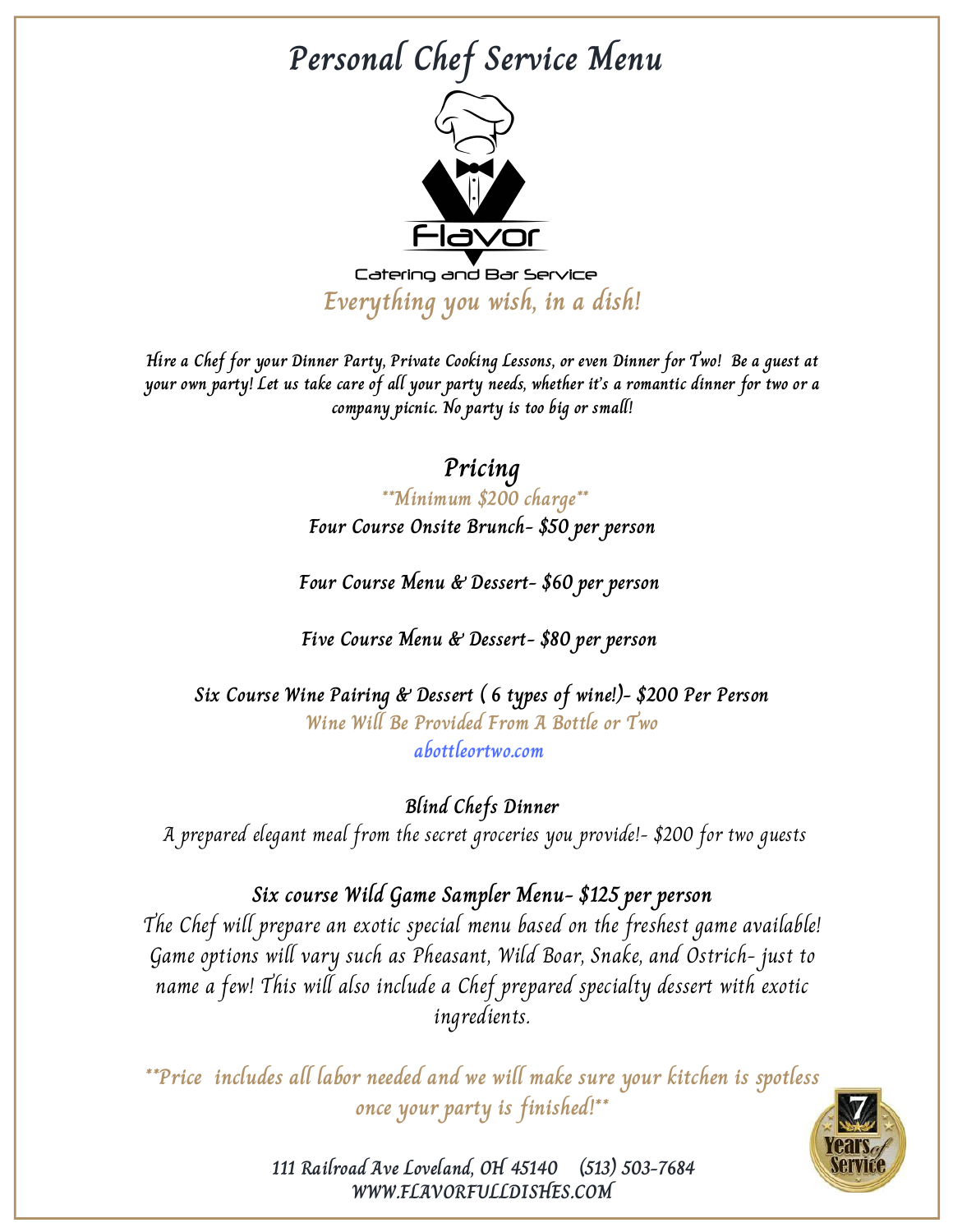

Catering and Bar Service **Everything you wish, in a dish!**

**Course 1- Appetizer Choose 1**

**Course 2- Salad or Soup Choose 1**

**Pan Seared Scallops over Avocado Grits, Parmesan Crisp**

**Ahi Tuna Tataki, Stuffed with Avocado, Wasabi and Cilantro Filling, Microgreen and Ginger Vinaigrette, Toasted Wonton**

**Flat Bread w/ Fig, Duck Confit and Feta Cheese. Orange Oil infused Pea Shots**

**Blackened Shrimp and Heirloom Tomato Bruschetta, Pomegranate infused Bacon. Pesto Oil**

**Smoked Pork Summer Rolls w/ Plum BBQ. Jicama Slaw and Truffled Corn Soufflé Seared Foie Gras (add \$10 per person) Specially prepared by Chef Harney**

**Bacon Wrapped Angus Meatballs Stuffed w/Gouda, Port Demi Gloss Over Vegetable Napoleon**

**Puff Pastry Baked Salmon w/ Creamy Spinach Artichoke**

**Home-made Sausage Sampler**

**Grilled Romaine Caesar, Cilantro Caesar Dressing, Grape Tomatoes and Cabbage Sprouts**

**Sweet Gym Bib, Crisp Duck Bacon, Gorgonzola, Confit tomato, House 1000 Island Dressing**

**Endive w/ Grilled Seasonal Vegetables w/ Citrus Dressing. Mango and Roasted Red Grapefruit**

**Lobster Bisque with Dill Crème Fraiche and fresh Claw Meat**

**Creamy Spinach and Saffron Soup with Confit Duck**

**Cauliflower Vichyssoise over Beef Consume Jell-O**

**\*This Course Includes Artisan Bread & Butter**

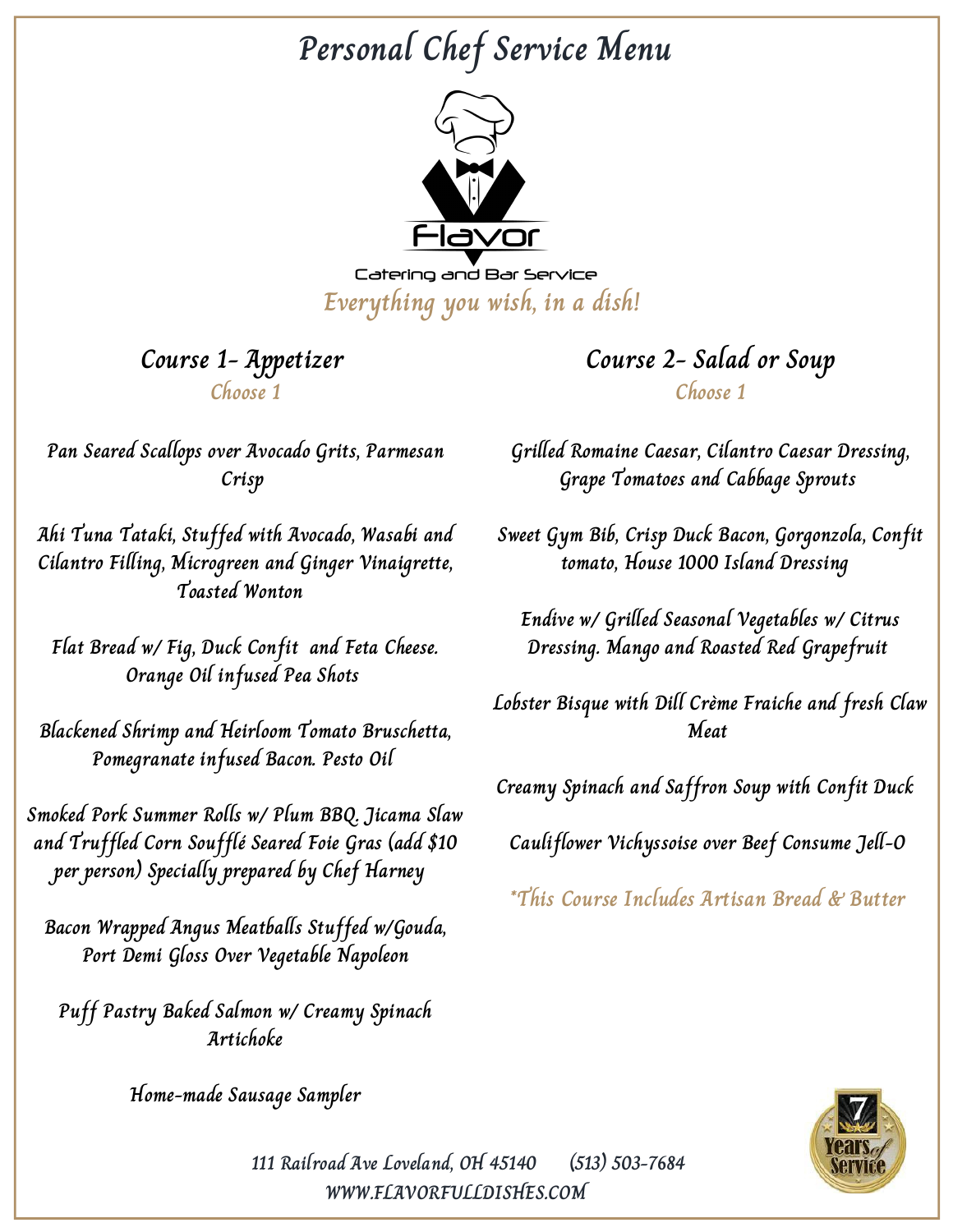

Catering and Bar Service **Everything you wish, in a dish!**

#### **Course 3- Pasta Course Choose 1**

**Butternut Squash Ravioli w/ Sage Cream Orecchiette Bolognese w/ Béchamel Finish, Basil Oil Squid Ink Pasta w/ Alfredo w/ Shaved Romano Strawberry Risotto, Wilted Chard w/ Mint Oil Cauliflower Gnocchi w/ Creamy Gorgonzola Slow Cooked Lamb Spezzatino over Pappardelle w/ Baby Bok Choy Mozzarella Stuffed Veal Parmesan over Creamy Spinach Fettuccine Clam Bianca Pasta w/ Saffron and Wilted Kale**

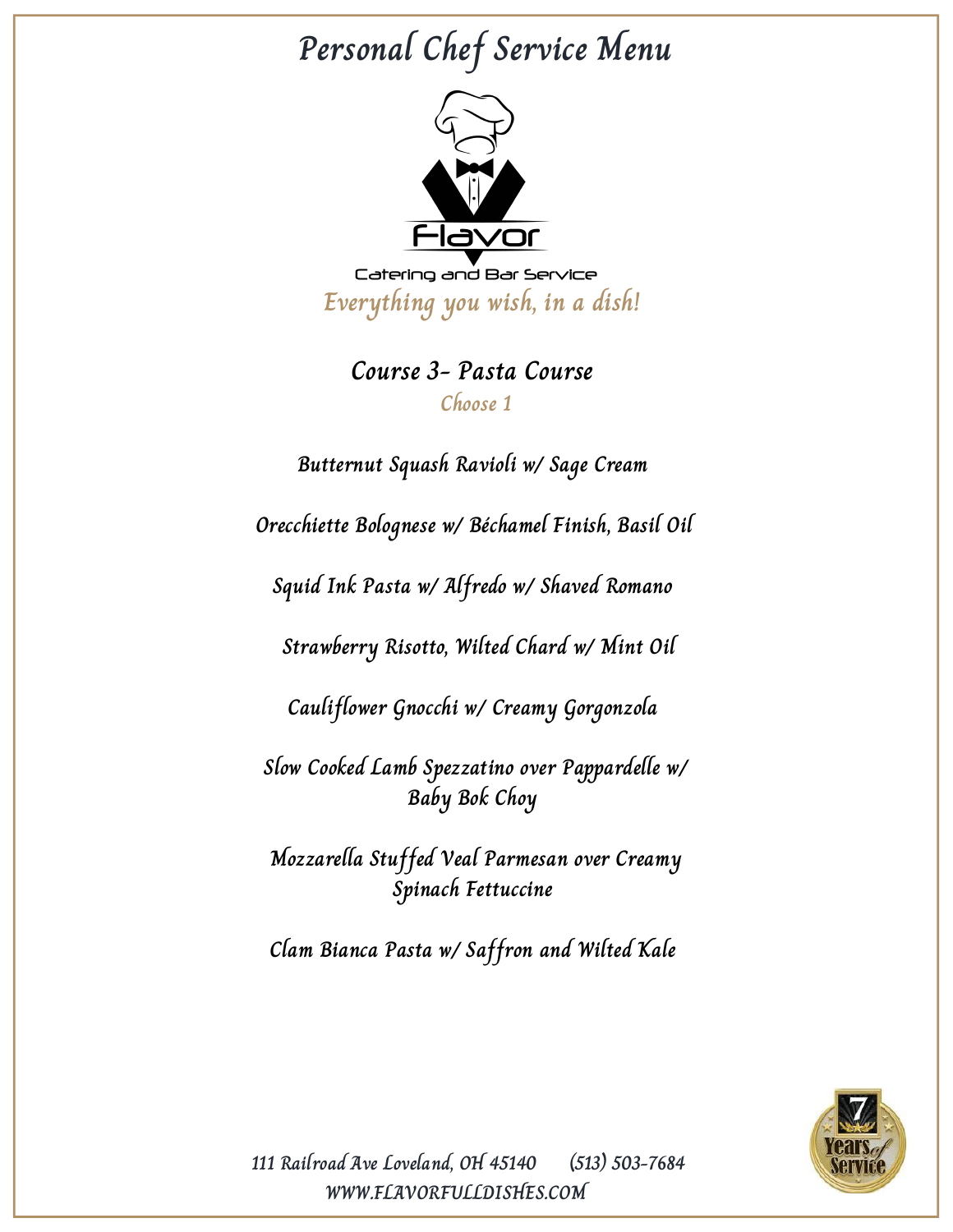

**Everything you wish, in a dish!**

#### **Course 4- Entree Course**

**Choose 1**

**Fig Braised Lamb Shank Toasted Polenta Cakes, Roasted Vegetable Cup**

**14 hour Blackberry Lavender Braised Short Rib with Fig. Celery Root Puree, Truffle Roasted Colorful Cauliflower**

**Smoked Cornish Hen w/ Rosemary Jus Roasted Morel Mushroom/ Yukon Potato Creamed Garlic Swiss Chard**

**Filet Mignon w/ Boursin Crust w/ Brandy Forestierre Broccolini and Potato Duchess**

**Ribeye and Seared Scallop w/ Peppercorn Herb Cream, Grilled Vegetables and Potato Fondant**

**Pan Sautéed Dover Sole w/ Lemon Brown Butter Roasted Potatoes, Sautéed Baby Asparagus**

**Seared Trout w/ Bruleed Creamed Horseradish Purée of Green Peas and French Carrots**

**Seared Sea Bass, Chive Buerre Blanc, Purple Potato Puree, Truffled Rapini**

**Broiled Branzino w/ Lobster Tail W/ Citrus Cream over Asparagus Risotto**

**Bourbon Candied Bacon Crusted Salmon, Pea/ Potato Puree, Smoked Tomato Jus**

**Roasted Potatoes, Sautéed Baby Asparagus**

**Seared Salmon w/ Bruleed Creamed Horseradish Purée of Green Peas and French Carrots**

**Seared Seabass, Citrus Buerre Blanc over Asparagus Risotto**

**\*\*Wagyu Steak upon request for \$30.00 extra charge\*\***

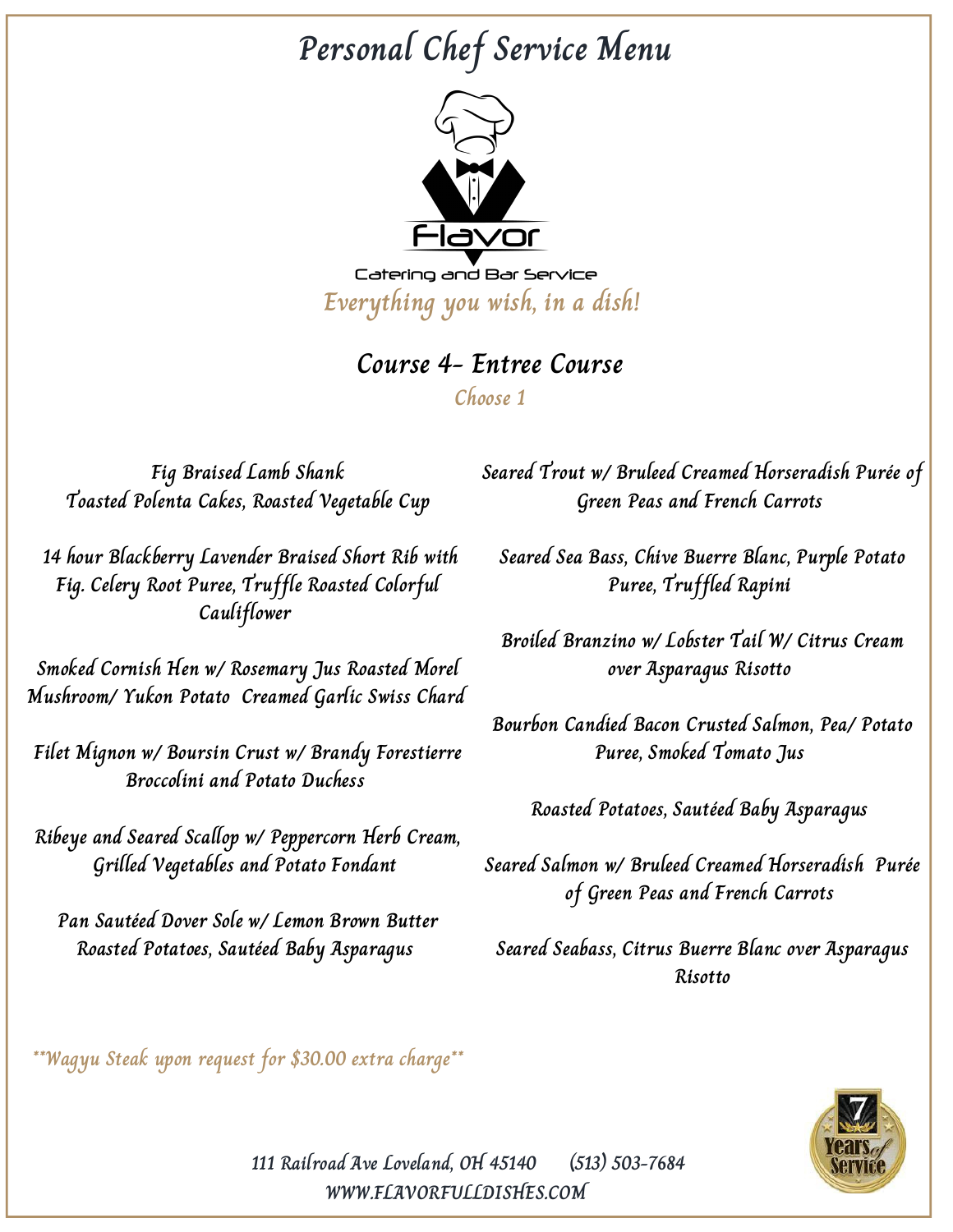

Catering and Bar Service **Everything you wish, in a dish!**

#### **Course 5- Dessert Course**

**Choose 1**

**Opera Cream Cake Lavender Crème Brûlée Green Tea Crème Brûlée Cookie Cappuccino Mango Panna Cotta Chocolate Mousse w/ Fresh Berries Dessert w/Ice Cream Banana Foster Cherries Jubilee Baked Alaska Apple/Peach Cobbler**

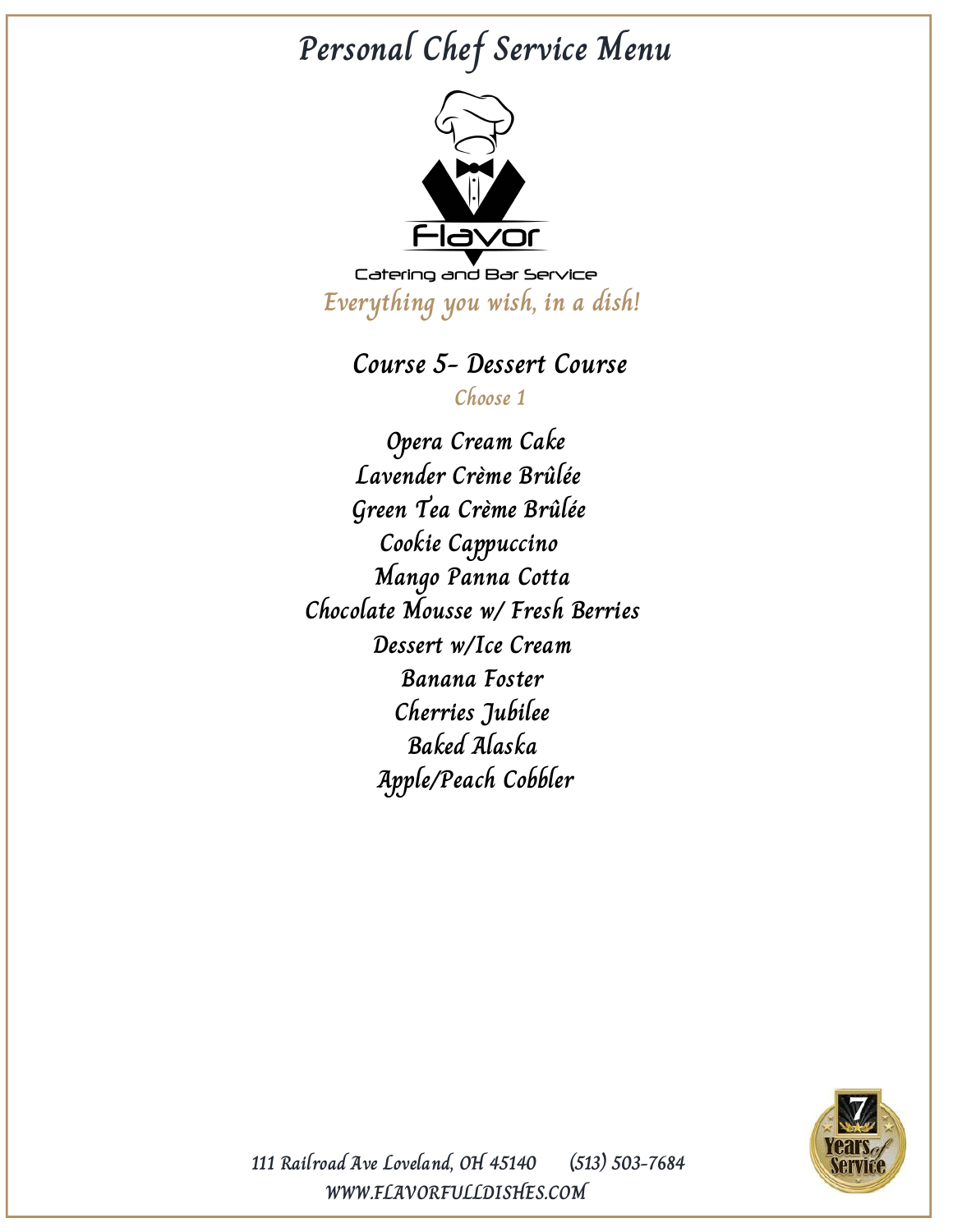# **Personal Chef Brunch Menu**



**Everything you wish, in a dish!**

### **First Course**

**Fresh Shucked Oysters Bacon Wrapped Scallops, Yellow pepper coulis Watermelon Gazpacho w/ Micro Green Citrus Salad Blackened Shrimp over Pea puree, mimosa butter sauce Salmon Mousse w/ Saffron Blini, Caviar, Truffle Creme Fraiche**

**Second Course**

**Leek, Pancetta and Fontina Egg Casserole Grilled Vegetable And three cheese quiche Avocado brioche toast, quail egg, Sriracha butter Poached salmon Nicoise Smoked trout plate**